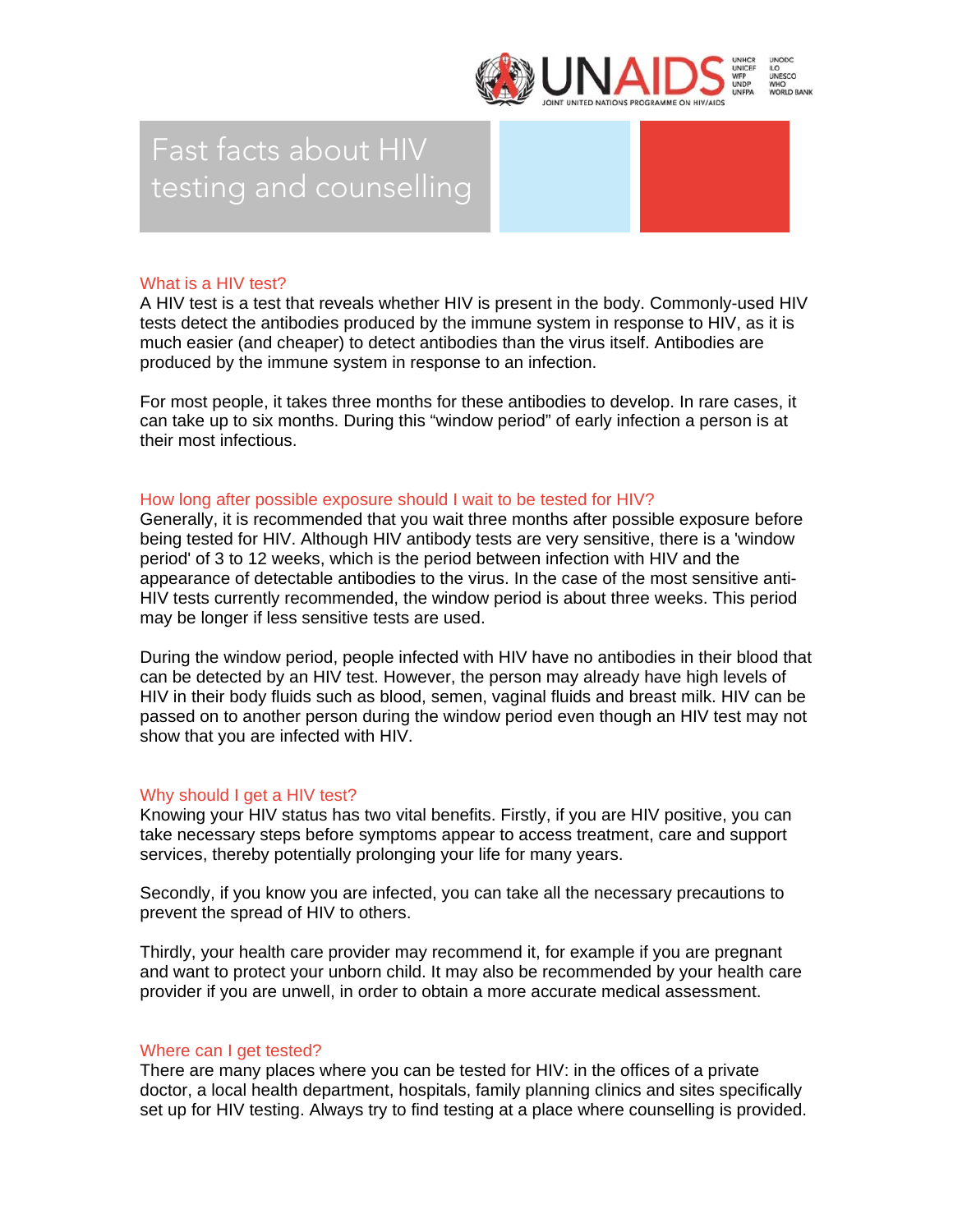In some communities home-based counseling and testing are available and can include couples counseling and support for safe post test disclosure of results.

#### Are my test results confidential?

The results of the HIV test must be kept absolutely confidential.

#### *Consent*

Before you take a HIV test you must give informed consent prior to being tested. Ideally it is given individually, in private, in the presence of a health care provider. This means your health care provider should provide certain pre-test information to you and give you the opportunity for your questions to be answered.

#### *Confidentiality*

There are different types of testing available:

Confidential HIV test: the medical professionals handling the HIV test keep the result of the test confidential within the medical records. Results cannot be shared with another individual unless written permission is provided by the person tested.

Anonymous HIV test: the tested person's name is not used in connection with the test. Instead, a code or number is assigned to the test, which allows the individual being tested to receive the results of the test. No records are kept that would link the person to the test.

Shared confidentiality is encouraged and refers to confidentiality that is shared with others that might include family members, loved ones, caregivers, and trusted friends.

However, care should be taken when revealing the results as it can lead to discrimination in healthcare, professional and social settings. Shared confidentiality is therefore at the discretion of the person who will be tested. Although the result of the HIV test should be kept confidential, other professionals such as counsellors and health and social service workers might also need to be aware of the person's HIV-positive status in order to provide appropriate care.

#### *Counselling*

Every person who takes a HIV test must receive counselling when their test results are given, regardless of the test result. You should have access to posttest counselling regardless of the result of the HIV test. Pre test counselling was a core component of the original voluntary counselling and testing which was designed to assist clients to assess other personal risks and to identify practical strategies to cope with their test results. This model sees counselling and testing as both a primary and secondary prevention strategy (reducing risk of HIV exposure and onward transmission). However, in many settings pre-test group information now replaces individualized pre-test counselling.